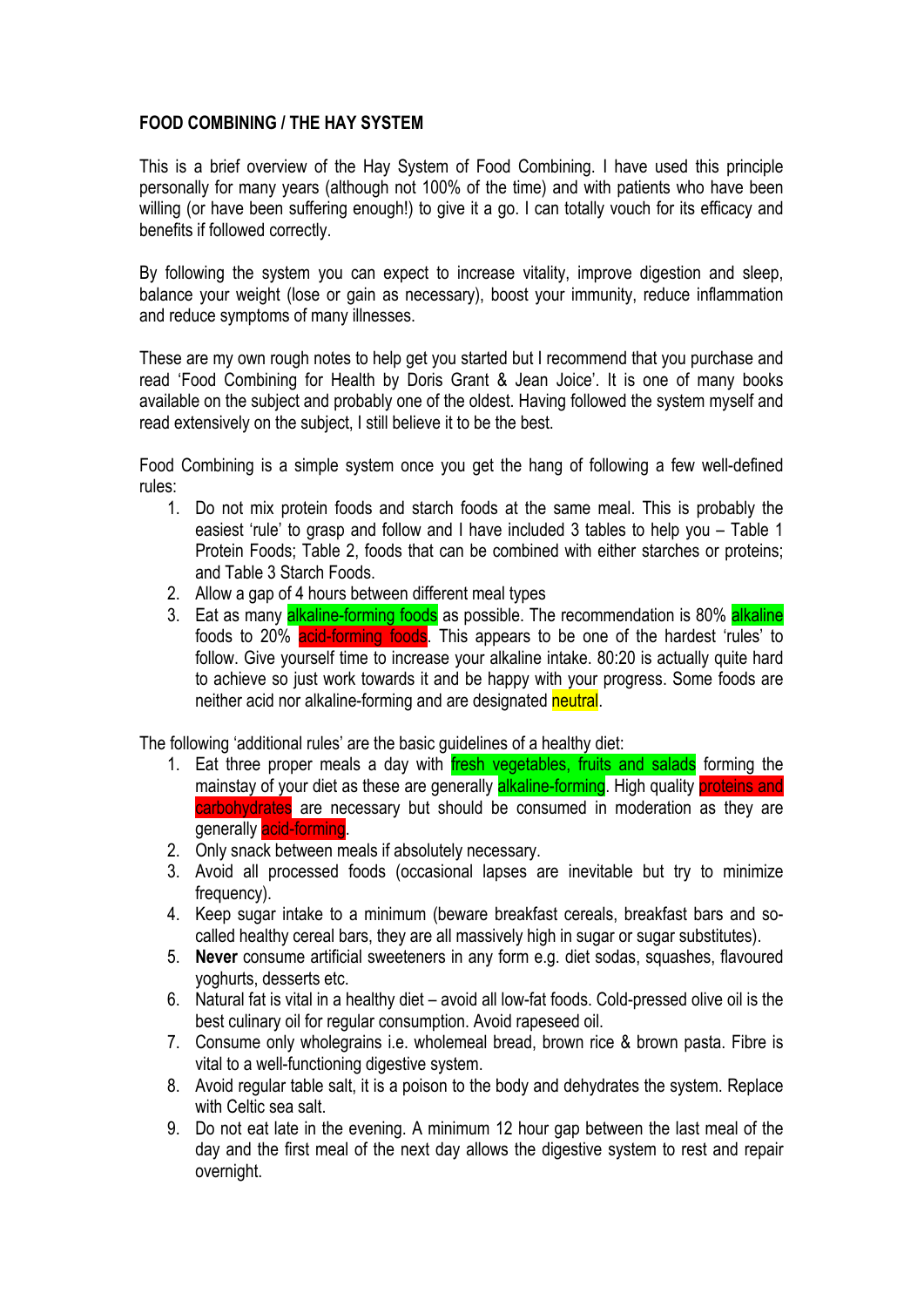A little more advice: if items don't appear on the lists then they are probably best avoided or used very sparingly. Soya products (except fermented soya such as organic tofu) don't appear as they are very hard to digest. Biscuits, cakes, chocolate, sweets, crisps etc don't appear either but when you choose to eat them then they generally fit into the starch meals category. As you will only be having them occasionally then assume that this is where they belong. Marmite, all quorn products and gluten-proteins such as Seitan do not appear in the lists either. These are highly processed foods which do not fit readily into any of the tables and should be avoided wherever possible.

It is a good idea to print out the 3 tables and stick them to your fridge until you remember which categories different foods fall into (you will in time). On the tables, you will see that categories or foods are highlighted as alkali-forming foods, neutral foods & acid-forming foods. This is a simple 'traffic light system' to guide you in your food choices. Always go for green if you can, followed by yellow then red. Eat as many **green** foods as possible.

One of the great things about Food Combining is that you can follow it for as much of the time as you like. When you begin to notice the benefits you will find that you instinctively want to follow it for more and more of the time as a matter of course. Occasional lapses then are of no consequence. If you go out for a meal with friends for instance you can choose to follow it or not. If you are eating at a friend's house you will probably find you can't follow it but you can get back on track at your next mealtime.

## **Here is the science bit just to give you a basic understanding of why and how the system works:**

Our digestive tract is vital to a fully functioning and strong immune system, so the healthier it is the better we are. When foods are combined properly they allow nutrients and minerals to be extracted and used in the body efficiently for maintenance and repair.

Proteins require an acid medium for digestion. Digestion of proteins begins in the stomach and can only take place properly if the environment is fully acidic. Starch and sugary foods with their accompanying alkalis interfere with this acid medium so if they are eaten at the same meal as proteins, the proteins cannot be fully digested.

Carbohydrates (starches & sugars) require an alkaline medium for digestion and this process begins with saliva in the mouth. It continues in the small intestine which is the part of the digestive tract that comes after the stomach. When these foods enter the stomach they should be partially digested (if properly chewed) and the acid environment will not interfere with the alkaline medium required to prepare the food for further digestion. If foods from the protein chart are eaten at the same time however then the alkaline preparation is interrupted and fermentation occurs with its accompanying bloating, pain and wind.

Many chronic diseases including cancers, heart disease, arthritis, autoimmune diseases and dementia can be reduced by following a basic, sensible diet. Processed and packaged foods and meals from restaurant chains contain processing agents which no longer need to be listed in the ingredients. These agents increase the shelf life of the foods at the expense of nutrition. Supplements to close this 'nutrition gap' can only do so much, and avoiding deficiencies in the first place with a balanced diet rich in antioxidants from fresh fruit and vegetables, and high in fibre which naturally detoxifies the body, is the cheapest and safest option.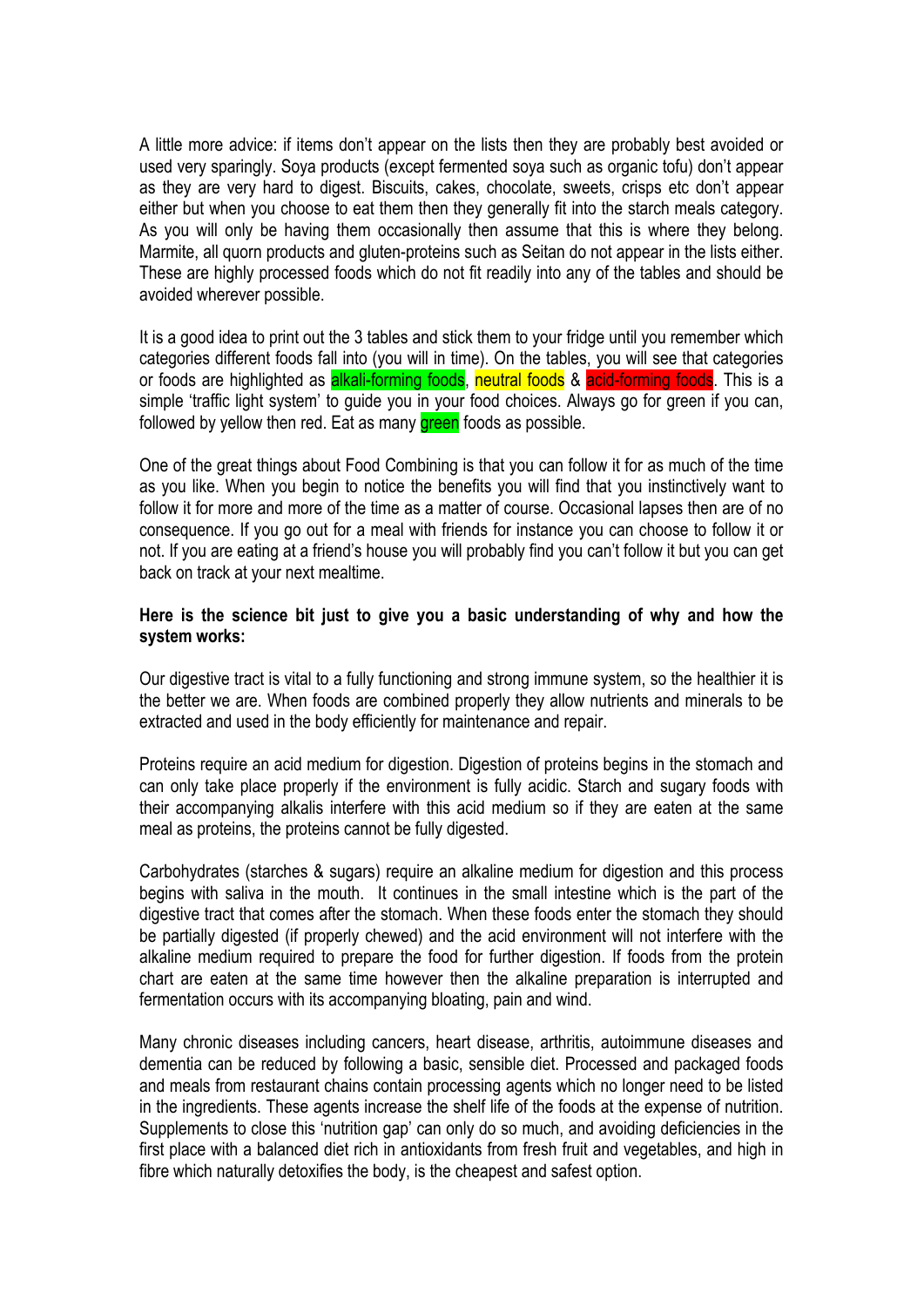| <b>Table 1 - Protein Meals</b>                                              |                                                        |                                                              |  |  |  |
|-----------------------------------------------------------------------------|--------------------------------------------------------|--------------------------------------------------------------|--|--|--|
|                                                                             |                                                        |                                                              |  |  |  |
| Foods in this table CAN be combined with foods in Table 2 (combining foods) |                                                        |                                                              |  |  |  |
| <b>but NOT</b> combined with foods in Table 3 (starch foods)                |                                                        |                                                              |  |  |  |
| <b>ANIMAL PROTEINS</b>                                                      | <b>FRUITS</b>                                          | <b>DRINKS</b>                                                |  |  |  |
| Unprocessed meat of all kinds -                                             | <b>Apples</b>                                          | Weak regular tea with milk.                                  |  |  |  |
| beef, lamb, pork, venison etc                                               | Apricots fresh & dried                                 |                                                              |  |  |  |
| (not sausages or meats containing                                           | <b>Blackberries</b>                                    | Weak coffee (not instant) with milk.                         |  |  |  |
| or coated with breadcrumbs).                                                | <b>Blueberries</b><br><b>Cherries</b>                  | Herb teas (unflavoured).                                     |  |  |  |
| Poultry - chicken, turkey, duck,                                            | <b>Cranberries</b>                                     |                                                              |  |  |  |
| rabbit.                                                                     | Currants (black, white & red - must                    | Green, white or yellow tea                                   |  |  |  |
|                                                                             | be fully ripe)                                         | (unflavoured).                                               |  |  |  |
| Unprocessed fish inc. shellfish (i.e.                                       | <b>Gooseberries</b>                                    |                                                              |  |  |  |
| not fish fingers, breaded or battered                                       | Grapefruit                                             | <b>Freshly squeezed fruit juices (from list</b>              |  |  |  |
| fish).                                                                      | <b>Grapes</b><br><b>Kiwis</b>                          | on this page) diluted in water or<br>sparkling spring water. |  |  |  |
| Eggs – <mark>yolks</mark> & whites.                                         | Lemons                                                 |                                                              |  |  |  |
|                                                                             | Limes                                                  | <b>Bottled / cartoned fruit juices (from list</b>            |  |  |  |
| Cheese.                                                                     | Lychees                                                | on this page) diluted in water or                            |  |  |  |
|                                                                             | <b>Mangoes</b>                                         | sparkling spring water.                                      |  |  |  |
| Fresh milk - cows, goats or sheeps                                          | Melons (best eaten alone, too                          |                                                              |  |  |  |
| (not soya milk or extra filtered like                                       | sweet & watery to digest with any<br>other food)       | <b>ALCOHOL</b>                                               |  |  |  |
| Cravendale). Do not consume milk<br>with meat dishes.                       | <b>Nectarines</b>                                      | Dry red, dry white wine and dry<br>sparkling wine.           |  |  |  |
|                                                                             | Oranges                                                |                                                              |  |  |  |
| Natural Yoghurt full fat.                                                   | <b>Passion fruit</b>                                   | Dry, unflavoured cider.                                      |  |  |  |
| <b>Natural Greek Yoghurt (not Greek</b>                                     | Pears                                                  |                                                              |  |  |  |
| Style).                                                                     | <b>Pineapples</b>                                      |                                                              |  |  |  |
|                                                                             | Plums                                                  |                                                              |  |  |  |
|                                                                             | Raspberries<br><b>Rhubarb</b>                          |                                                              |  |  |  |
|                                                                             | <b>Satsumas</b>                                        |                                                              |  |  |  |
|                                                                             | <b>Strawberries</b>                                    |                                                              |  |  |  |
|                                                                             | <b>Tangerines</b>                                      |                                                              |  |  |  |
| <b>VEGETABLE PROTEINS</b>                                                   | <b>SALAD DRESSINGS</b>                                 | <b>COOKED TOMATOES</b>                                       |  |  |  |
| <b>Tofu</b>                                                                 | French dressing made with olive oil.                   | Raw tomatoes are alkaline and                                |  |  |  |
|                                                                             |                                                        | combine with both protein and starch                         |  |  |  |
| Quorn - avoid                                                               | Cream dressing e.g. crème fraiche<br>mixed with herbs. | foods.<br>Cooked tomatoes are strongly acidic                |  |  |  |
| <b>Seitan</b>                                                               |                                                        | and should only be eaten with                                |  |  |  |
|                                                                             | Mayonnaise (homemade).                                 | proteins.                                                    |  |  |  |
| <b>TVP</b>                                                                  |                                                        | <b>Tinned tomatoes.</b>                                      |  |  |  |
|                                                                             |                                                        | Tomato puree.                                                |  |  |  |
| Acid-forming foods. Neutral foods. Alkaline-forming foods.                  |                                                        |                                                              |  |  |  |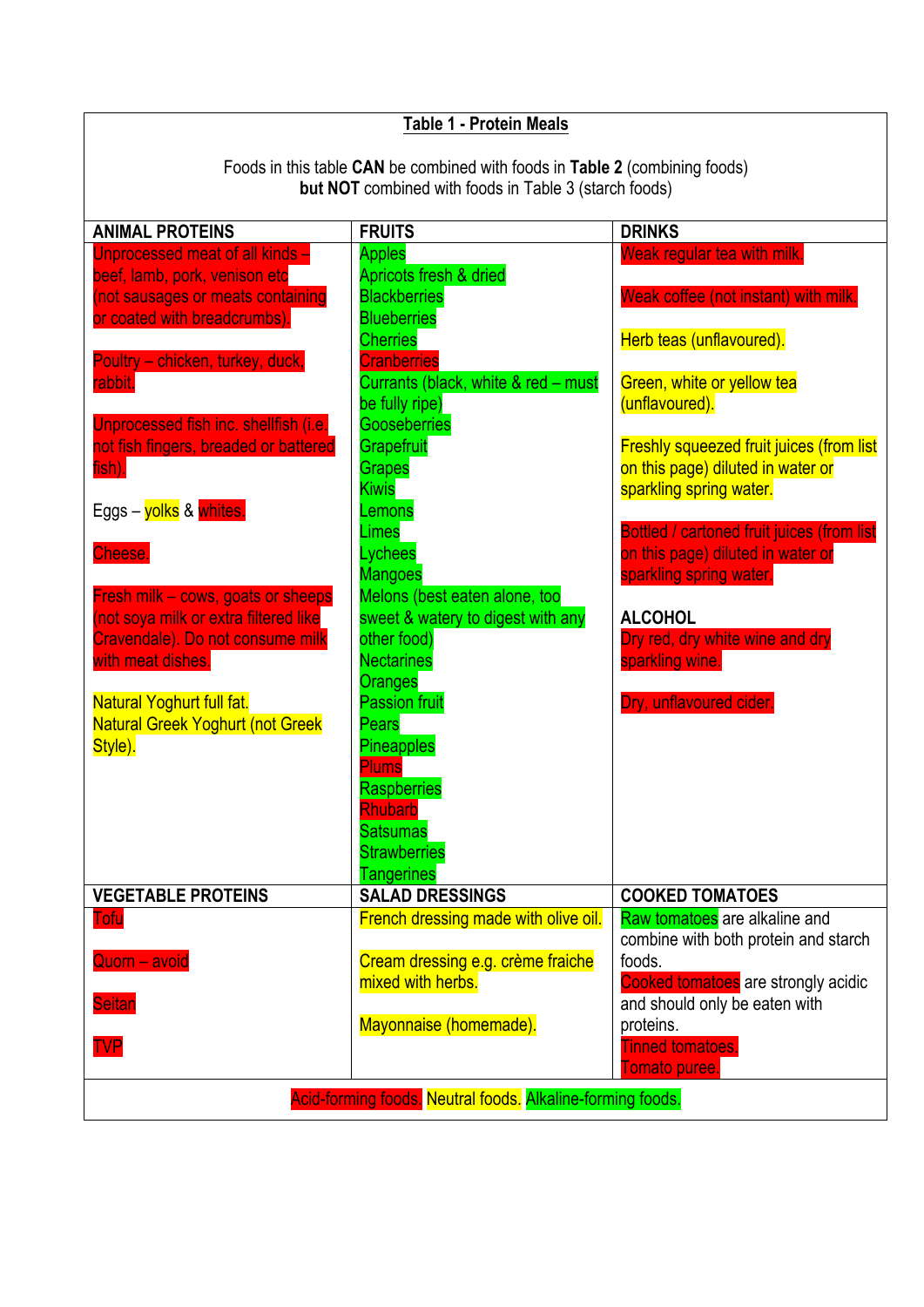| <b>Table 2 - Combining Foods</b>                                                                                                                                                                                                                                                                                                                                                                                                                                                                                                                                                                                                                                                                                |                                                                                                                                                                                                                                                                                                                                                                                                                                                                                                                                                                                                                           |                                                        |                                                                                                                                                                                                                                                                                                                                                                                                                                                                                                                                |  |  |
|-----------------------------------------------------------------------------------------------------------------------------------------------------------------------------------------------------------------------------------------------------------------------------------------------------------------------------------------------------------------------------------------------------------------------------------------------------------------------------------------------------------------------------------------------------------------------------------------------------------------------------------------------------------------------------------------------------------------|---------------------------------------------------------------------------------------------------------------------------------------------------------------------------------------------------------------------------------------------------------------------------------------------------------------------------------------------------------------------------------------------------------------------------------------------------------------------------------------------------------------------------------------------------------------------------------------------------------------------------|--------------------------------------------------------|--------------------------------------------------------------------------------------------------------------------------------------------------------------------------------------------------------------------------------------------------------------------------------------------------------------------------------------------------------------------------------------------------------------------------------------------------------------------------------------------------------------------------------|--|--|
| Foods in this table CAN be combined with foods that appear in either<br>Table 1 (protein foods) or Table 3 (starch foods)                                                                                                                                                                                                                                                                                                                                                                                                                                                                                                                                                                                       |                                                                                                                                                                                                                                                                                                                                                                                                                                                                                                                                                                                                                           |                                                        |                                                                                                                                                                                                                                                                                                                                                                                                                                                                                                                                |  |  |
| <b>NUTS &amp; SEEDS</b>                                                                                                                                                                                                                                                                                                                                                                                                                                                                                                                                                                                                                                                                                         | <b>VEGETABLES</b>                                                                                                                                                                                                                                                                                                                                                                                                                                                                                                                                                                                                         |                                                        | <b>SALAD VEGETABLES</b>                                                                                                                                                                                                                                                                                                                                                                                                                                                                                                        |  |  |
| Can be acidic or alkaline see<br>below<br>Eat all types of fresh and dried<br>unprocessed nuts & seeds except<br>peanuts (inc peanut butter) which<br>should be avoided. Peanuts are<br>actually legumes not nuts and are<br>highly acidic.<br><b>Almonds</b><br><b>Brazil nuts</b><br><b>Cashews</b><br><b>Chestnuts</b><br><b>Hazelnuts</b><br>Macadamia nuts<br><b>Pecans</b><br><b>Pine nuts</b><br><b>Pistachios</b><br><b>Walnuts</b><br>Nut butters are processed to various<br>degrees which makes them more<br>acidic than unprocessed nuts.<br>All seeds (pumpkin, sunflower,<br>sesame, chia etc) & seed butters<br>inc. tahini.<br>Coconut - fresh & dried, coconut<br>milk & cream, coconut water. | All green and root vegetables<br>except those in starch column<br>(butternut squash, Jerusalem<br>artichokes, potatoes, pumpkin,<br>sweet corn, sweet potatoes)<br><b>Artichokes</b><br>Asparagus<br><b>Aubergines</b><br>Beans (fresh green, yellow & broad)<br><b>Beetroot</b><br><b>Broccoli</b><br><b>Brussels sprouts</b><br>Cabbage<br>Calabrese<br>Carrots<br><b>Cauliflower</b><br>Celery<br>Celeriac<br><b>Courgettes</b><br>Kale<br>Kohlrabi<br>Leeks<br><b>Mushrooms</b><br>Onions<br><b>Parsnips</b><br>Peas<br><b>Spinach</b><br>Summer squash (marrow, patty pan<br>etc)<br><b>Swedes</b><br><b>Turnips</b> |                                                        | Avocados<br>Chicory / endive<br>Corn salad<br>Cucumber<br>Fennel<br>Garlic<br>Lettuce<br><b>Mustard &amp; cress</b><br><b>Peppers</b><br><b>Radishes</b><br><b>Spring onions</b><br>Sprouted seeds & legumes<br>Tomatoes (uncooked)<br><b>Watercress</b><br><b>HERBS &amp; FLAVOURINGS</b><br>All fresh & dried herbs.<br>Grated lemon & orange rind<br>(unwaxed fruit, organic if possible).<br><b>NATURAL SWEETENERS</b><br><b>Honey</b><br><b>Maple Syrup</b><br><b>Raisins</b><br><b>ALCOHOL</b><br>Gin<br>Vodka<br>Whisky |  |  |
| <b>FATS</b><br><b>Butter</b><br>Olive oil (extra virgin)                                                                                                                                                                                                                                                                                                                                                                                                                                                                                                                                                                                                                                                        |                                                                                                                                                                                                                                                                                                                                                                                                                                                                                                                                                                                                                           |                                                        |                                                                                                                                                                                                                                                                                                                                                                                                                                                                                                                                |  |  |
| <b>Cream</b>                                                                                                                                                                                                                                                                                                                                                                                                                                                                                                                                                                                                                                                                                                    |                                                                                                                                                                                                                                                                                                                                                                                                                                                                                                                                                                                                                           | Sunflower oil (cold pressed)                           |                                                                                                                                                                                                                                                                                                                                                                                                                                                                                                                                |  |  |
| <b>Crème fraiche</b>                                                                                                                                                                                                                                                                                                                                                                                                                                                                                                                                                                                                                                                                                            |                                                                                                                                                                                                                                                                                                                                                                                                                                                                                                                                                                                                                           | Sesame seed oil (cold pressed)                         |                                                                                                                                                                                                                                                                                                                                                                                                                                                                                                                                |  |  |
| Sour cream                                                                                                                                                                                                                                                                                                                                                                                                                                                                                                                                                                                                                                                                                                      |                                                                                                                                                                                                                                                                                                                                                                                                                                                                                                                                                                                                                           | Coconut oil (cold processed)                           |                                                                                                                                                                                                                                                                                                                                                                                                                                                                                                                                |  |  |
| Quark                                                                                                                                                                                                                                                                                                                                                                                                                                                                                                                                                                                                                                                                                                           |                                                                                                                                                                                                                                                                                                                                                                                                                                                                                                                                                                                                                           | Full fat natural yoghurt and Greek yoghurt (not Greek- |                                                                                                                                                                                                                                                                                                                                                                                                                                                                                                                                |  |  |
| Cream cheese (not soft cheese like Philadelphia)<br><b>Egg yolks</b>                                                                                                                                                                                                                                                                                                                                                                                                                                                                                                                                                                                                                                            |                                                                                                                                                                                                                                                                                                                                                                                                                                                                                                                                                                                                                           | style).                                                |                                                                                                                                                                                                                                                                                                                                                                                                                                                                                                                                |  |  |
| Acid-forming foods. Neutral foods. Alkaline-forming foods.                                                                                                                                                                                                                                                                                                                                                                                                                                                                                                                                                                                                                                                      |                                                                                                                                                                                                                                                                                                                                                                                                                                                                                                                                                                                                                           |                                                        |                                                                                                                                                                                                                                                                                                                                                                                                                                                                                                                                |  |  |